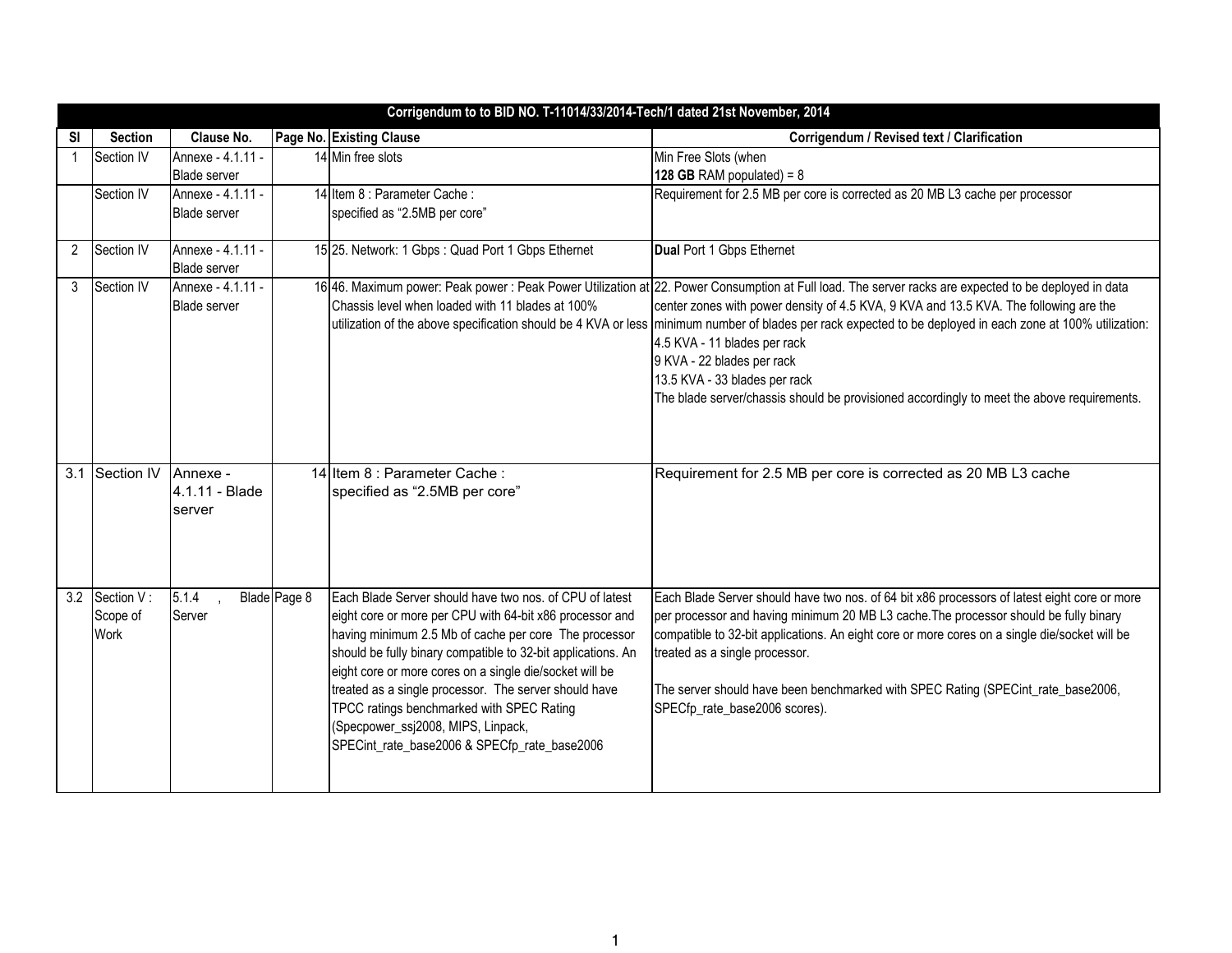|                | Corrigendum to to BID NO. T-11014/33/2014-Tech/1 dated 21st November, 2014 |                                                                              |        |                                                                                                                                                                                            |                                                                                                                                                                                                                                                                                                                                                                                                                                                                               |  |  |
|----------------|----------------------------------------------------------------------------|------------------------------------------------------------------------------|--------|--------------------------------------------------------------------------------------------------------------------------------------------------------------------------------------------|-------------------------------------------------------------------------------------------------------------------------------------------------------------------------------------------------------------------------------------------------------------------------------------------------------------------------------------------------------------------------------------------------------------------------------------------------------------------------------|--|--|
| SI             | <b>Section</b>                                                             | Clause No.                                                                   |        | Page No. Existing Clause                                                                                                                                                                   | Corrigendum / Revised text / Clarification                                                                                                                                                                                                                                                                                                                                                                                                                                    |  |  |
| 3.3            | Section V:<br>Scope of<br>Work                                             | Annexe - 4.1.11<br><b>Blade server</b>                                       | Page 8 | 5. Processor - E5-2630 v3 or higher                                                                                                                                                        | Clarification - The term higher in this context is defined using the measure compute per watt<br>defined as Compute per watt = (0.6*specintrate_2006 + 0.4*specfprate_2006)/Power<br>Dissipation<br>The processor proposed should have a compute per watt $>= 7.50$ as calculated using the above<br>formula.                                                                                                                                                                 |  |  |
| 4              | Section IV                                                                 | Annexe - 4.1.11 -<br><b>Blade server</b><br>Annexe - 4.1.13 -<br>Rack server |        | 22 40: High availability - No single point of failure<br>44: High availability - No single point of failure                                                                                | <b>Deleted</b>                                                                                                                                                                                                                                                                                                                                                                                                                                                                |  |  |
| 5              | Section IV                                                                 | Annexe - 4.1.12 -<br><b>Blade chassis</b>                                    |        | 17 14. Power - Power Supply - Dual Redundant N+1, Dual<br>Power Source                                                                                                                     | 14. Power - Power Supply - Dual power supply supporting N+1 and N+N grid redundancy.<br>Chassis should be fully populated with power supplies at the time of supply.                                                                                                                                                                                                                                                                                                          |  |  |
| 6              | Section IV                                                                 | Annexe - 4.1.12 -<br><b>Blade chassis</b>                                    |        | 18 22. Power Consumption at Full load. Peak Power Utilization<br>at Chassis level when loaded with 11 blades at 100%<br>utilization of the above specification should be 4 KVA or<br>less. | 22. Power Consumption at Full load. The server racks are expected to be deployed in data<br>center zones with power density of 4.5 KVA, 9 KVA and 13.5 KVA. The following are the<br>minimum number of blades per rack expected to be deployed in each zone at 100% utilization:<br>4.5 KVA - 11 blades per rack<br>9 KVA - 22 blades per rack<br>13.5 KVA - 33 blades per rack<br>The blade server/chassis should be provisioned accordingly to meet the above requirements. |  |  |
| $\overline{7}$ | Section IV                                                                 | Annexe - 4.1.12 -<br><b>Blade chassis</b>                                    |        | 17 Clause added: 11.A: L3 Switches FC                                                                                                                                                      | 8 Gbps Dual Redundant Manageable Switches with interconnect to all the blades                                                                                                                                                                                                                                                                                                                                                                                                 |  |  |
| 8              | Section IV                                                                 | Annexe - 4.1.12 -<br><b>Blade chassis</b>                                    |        | 17 15. Fans                                                                                                                                                                                | Clarification: Fans should be provisioned assuming that the chassis will be fully populated with<br>blades. Each chassis should be fully populated with hot pluggable redundant fan modules with<br>N+N redundancy at the time of supply.                                                                                                                                                                                                                                     |  |  |
| 8.1            | Section IV                                                                 | Annexe - 4.1.12 -<br><b>Blade chassis</b>                                    |        | 17 3. Chassis - Size - 10 U                                                                                                                                                                | Chassis - Size - 6 U or higher                                                                                                                                                                                                                                                                                                                                                                                                                                                |  |  |
| 8.2            | Section IV                                                                 | Annexe - 4.1.12 -<br><b>Blade chassis</b>                                    |        | 17 12. Management                                                                                                                                                                          | Corrected as: Dual Redundant Chassis Management Module                                                                                                                                                                                                                                                                                                                                                                                                                        |  |  |
| 8.3            | Section IV                                                                 | Annexe - 4.1.12 -<br><b>Blade chassis</b>                                    |        | 17 No of half blades in chassis - 12 or higher                                                                                                                                             | Blades per chassis should be 1.1 blade servers per U or higher                                                                                                                                                                                                                                                                                                                                                                                                                |  |  |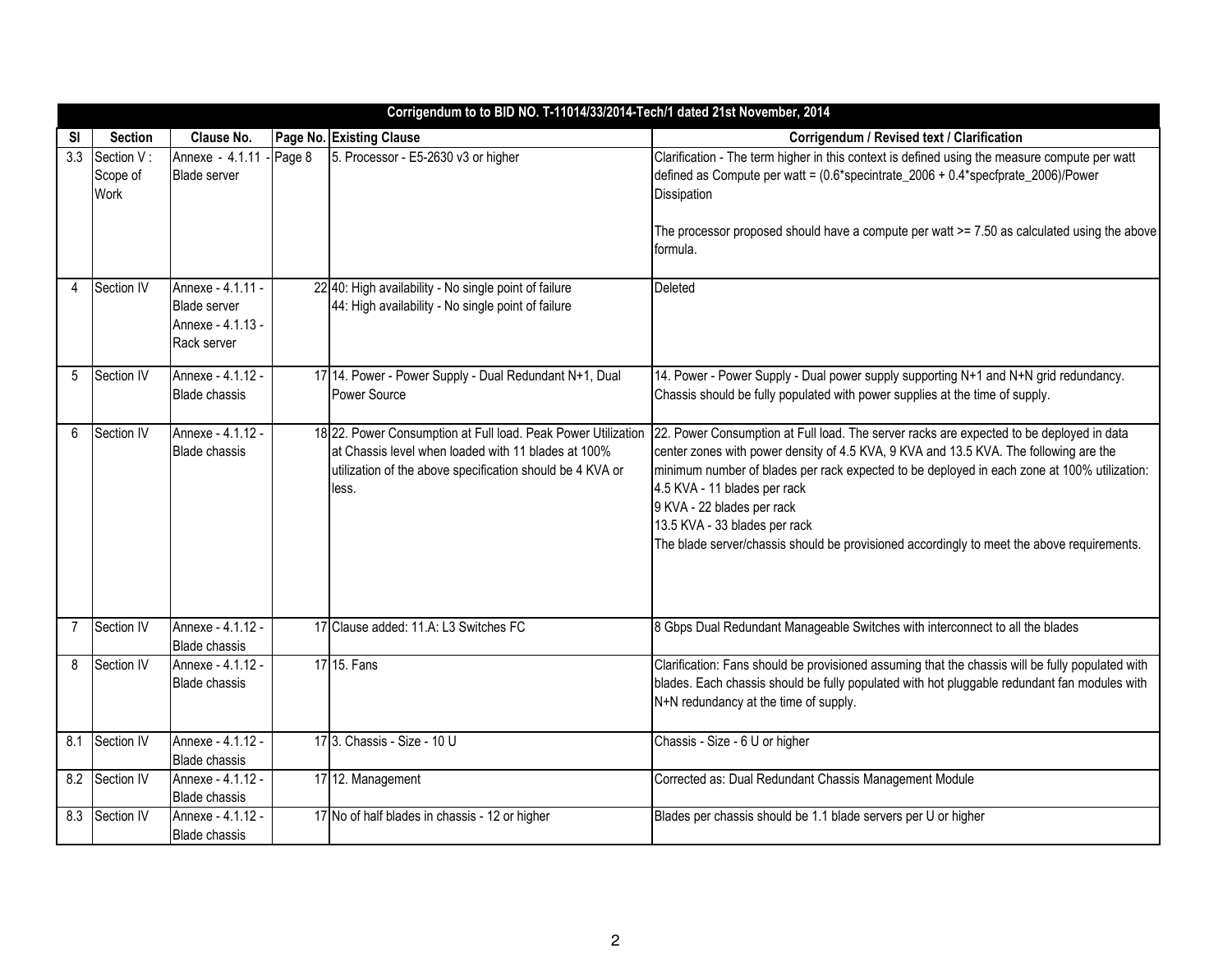|           | Corrigendum to to BID NO. T-11014/33/2014-Tech/1 dated 21st November, 2014 |                      |  |                                                               |                                                                                                                      |  |  |
|-----------|----------------------------------------------------------------------------|----------------------|--|---------------------------------------------------------------|----------------------------------------------------------------------------------------------------------------------|--|--|
| <b>SI</b> | <b>Section</b>                                                             | Clause No.           |  | Page No. Existing Clause                                      | Corrigendum / Revised text / Clarification                                                                           |  |  |
| 8.4       | Section IV -                                                               | Annexe - 4.1.12 -    |  | 18 Dual/Redundant Back plance with no single point of failure | Dual/Redundant Back plance with no single point of failure or passive back plane                                     |  |  |
|           | Blade                                                                      | <b>Blade chassis</b> |  |                                                               |                                                                                                                      |  |  |
| 9         | Section IV                                                                 | Annexe - 4.1.13 -    |  | 21 24. Network: 1 Gbps: Quad Port 1 Gbps Ethernet             | Revised as: Dual Port 1 Gbps Ethernet                                                                                |  |  |
|           |                                                                            | Rack server          |  |                                                               |                                                                                                                      |  |  |
| 10        | Section IV                                                                 | Annexe - 4.1.13 -    |  | 20 32: Local disks: Qty: 25                                   | Corrected as Local disks: Qty: 26 (24 + 2)                                                                           |  |  |
|           |                                                                            | Rack server          |  |                                                               |                                                                                                                      |  |  |
| 11        | Section IV                                                                 | Annexe - 4.1.13 -    |  | 20 31: Local disks: Min RPM: 10k                              | 31: Local disks: Min RPM: 7.2k                                                                                       |  |  |
|           |                                                                            | Rack server          |  |                                                               |                                                                                                                      |  |  |
| 12        | Section IV                                                                 | Annexe - 4.1.13 -    |  | 21 34. Array controller                                       | Clarification: 2 boot disks will be on RAID 1, all other disks accessed through JBOD mode with                       |  |  |
|           |                                                                            | Rack server          |  |                                                               | SAS/SATA controller at 6 Gbps or above bandwidth                                                                     |  |  |
|           |                                                                            |                      |  |                                                               |                                                                                                                      |  |  |
|           | 12.1 Section IV                                                            | Annexe - 4.1.13 -    |  | 20 Item 6 : Parameter Cache :                                 | Requirement for 2.5 MB per core is corrected as 25 MB L3 cache                                                       |  |  |
|           |                                                                            | Rack server          |  | specified as "2.5MB per core"                                 |                                                                                                                      |  |  |
|           |                                                                            |                      |  |                                                               |                                                                                                                      |  |  |
|           | 12.2 Section IV                                                            | Annexe - 4.1.13 -    |  | 21 Raid 0, 1, 4                                               | Revised as: Raid 0,1,1+0,5,6                                                                                         |  |  |
|           |                                                                            | Rack server          |  |                                                               |                                                                                                                      |  |  |
|           | 12.3 Section IV                                                            | Annexe - 4.1.13 -    |  | 20 5. Processor - E5-2650 v3 or higher                        | Clarification - The term higher in this context is defined using the measure compute per watt                        |  |  |
|           |                                                                            | Rack server          |  |                                                               | defined as Compute per watt = (0.6*specintrate_2006 + 0.4*specfprate_2006)/Power                                     |  |  |
|           |                                                                            |                      |  |                                                               | Dissipation. The processor proposed should have a compute per watt >= 7.46 as calculated<br>using the above formula. |  |  |
|           |                                                                            |                      |  |                                                               |                                                                                                                      |  |  |
| 13        | Section IV                                                                 | Annexe - 4.1.19 -    |  | 47 HIDS                                                       | Clause deleted. Requirement for HIDS has been deleted from the RFP. UIDAI will provide this                          |  |  |
|           |                                                                            | <b>HIDS</b>          |  |                                                               | component separately, if necessary. All clauses where this Annexe is referred to in the RFP                          |  |  |
|           |                                                                            |                      |  |                                                               | also stand corrected.                                                                                                |  |  |
|           |                                                                            |                      |  |                                                               |                                                                                                                      |  |  |
| 14        | Section IV                                                                 | Annexe - 4.1.15 -    |  | 27 SAN access switch                                          | Clause deleted. All clauses where this Annexe is referred to in the RFP also stand corrected.                        |  |  |
|           |                                                                            | <b>SAN</b> access    |  |                                                               |                                                                                                                      |  |  |
|           |                                                                            | switch               |  |                                                               |                                                                                                                      |  |  |
| 15        | Section IV                                                                 | Annexe - 4.1.16 -    |  | 31 Access switch - Management and Security                    | Clause deleted. All clauses where this Annexe is referred to in the RFP also stand corrected.                        |  |  |
|           |                                                                            | Access switch -      |  |                                                               |                                                                                                                      |  |  |
|           |                                                                            | Management and       |  |                                                               |                                                                                                                      |  |  |
|           |                                                                            | Security             |  |                                                               |                                                                                                                      |  |  |
| 16        | Section IV                                                                 | Annexe - 4.1.17 -    |  | 39 Access switch - DC LAN                                     | Clause deleted. All clauses where this Annexe is referred to in the RFP also stand corrected.                        |  |  |
|           |                                                                            | Access switch -      |  |                                                               |                                                                                                                      |  |  |
|           |                                                                            | <b>DC LAN</b>        |  |                                                               |                                                                                                                      |  |  |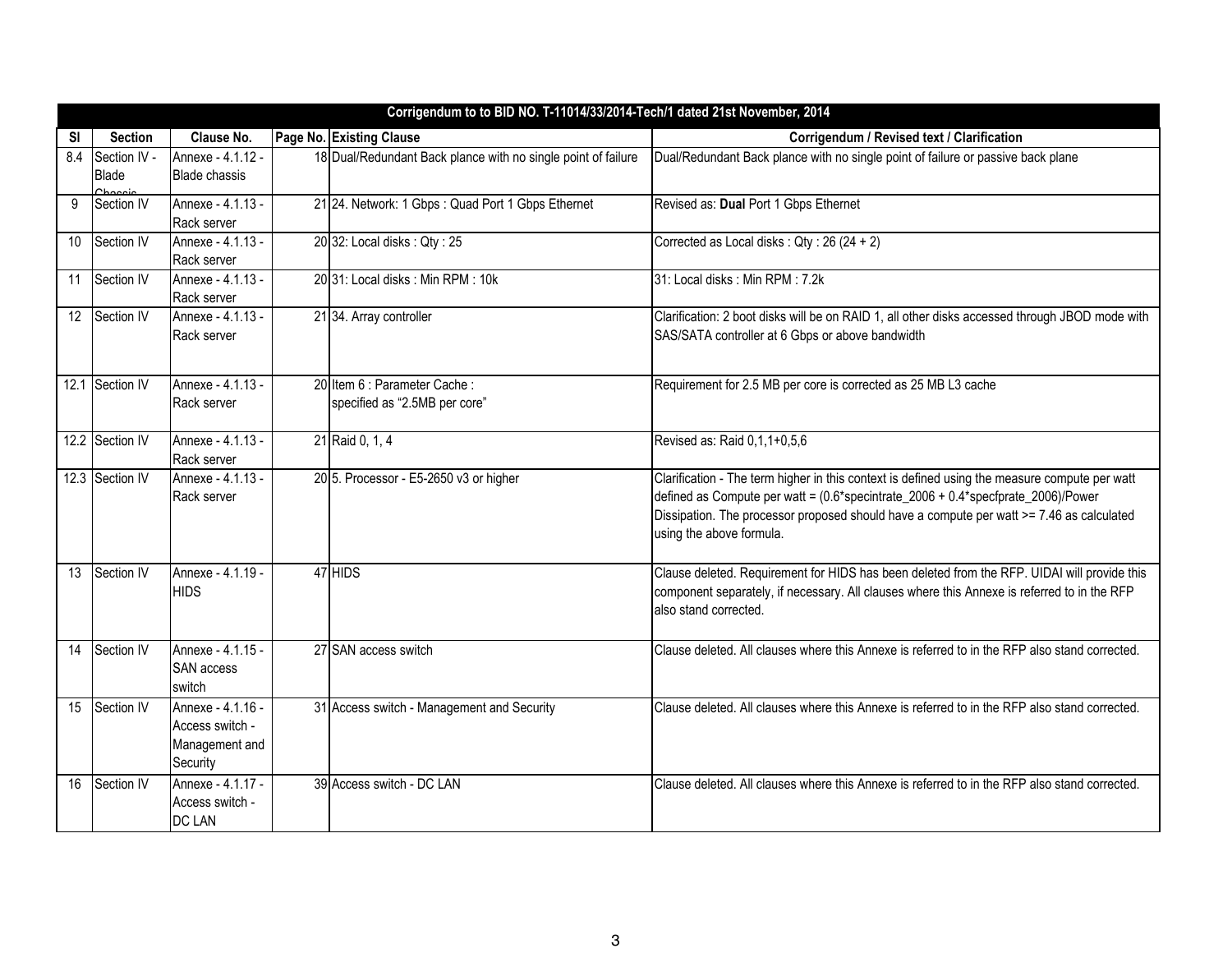|                 | Corrigendum to to BID NO. T-11014/33/2014-Tech/1 dated 21st November, 2014 |                                                |  |                                                                                                                                                                                                                                                                                                                                                                                                                                                                                                                             |                                                                                                                                                                                                                                                                                                                                                                                                                                                                                                                  |  |  |  |
|-----------------|----------------------------------------------------------------------------|------------------------------------------------|--|-----------------------------------------------------------------------------------------------------------------------------------------------------------------------------------------------------------------------------------------------------------------------------------------------------------------------------------------------------------------------------------------------------------------------------------------------------------------------------------------------------------------------------|------------------------------------------------------------------------------------------------------------------------------------------------------------------------------------------------------------------------------------------------------------------------------------------------------------------------------------------------------------------------------------------------------------------------------------------------------------------------------------------------------------------|--|--|--|
| SI              | <b>Section</b>                                                             | Clause No.                                     |  | Page No. Existing Clause                                                                                                                                                                                                                                                                                                                                                                                                                                                                                                    | Corrigendum / Revised text / Clarification                                                                                                                                                                                                                                                                                                                                                                                                                                                                       |  |  |  |
| $\overline{17}$ | Section IV                                                                 | Annexe - 4.1.18 -<br>Linux Operating<br>System |  | 45 Linux Operating System                                                                                                                                                                                                                                                                                                                                                                                                                                                                                                   | Clause deleted. All clauses where this Annexe is referred to in the RFP also stand corrected.<br>Note that UIDAI shall provision Linux OS and the SI is required to perform installation of OS and<br>all other associated activities as detailed in Section V - Scope of Work of the RFP.                                                                                                                                                                                                                       |  |  |  |
|                 |                                                                            |                                                |  |                                                                                                                                                                                                                                                                                                                                                                                                                                                                                                                             |                                                                                                                                                                                                                                                                                                                                                                                                                                                                                                                  |  |  |  |
| 18              | Section II                                                                 | 4.2                                            |  | 4 4.2: The UIDAI will respond in writing, to any request for<br>clarification of the Bid Document, received not later than the<br>date prescribed by the UIDAI in Section I,<br>Clause 4(g) of this Bid document. Written copies of the<br>UIDAI's response (including an explanation of the query but<br>without identifying the source of Inquiry) will be sent to all<br>prospective Bidders who have received the Bid Document.<br>UIDAI's response to clarifications will also be uploaded on<br>the Website of UIDAI. | 4.2: The UIDAI will respond in writing, to any request for clarification of the Bid Document,<br>received not later than the date prescribed by the UIDAI in Section I, Clause 4(h) of this Bid<br>document. Written copies of the UIDAI's response (including an explanation of the query but<br>without identifying the source of Inquiry) will be sent to all prospective Bidders who have<br>received the Bid Document. UIDAI's response to clarifications will also be uploaded on the<br>Website of UIDAI. |  |  |  |
| $\overline{19}$ | Section II                                                                 | 19.1 (xii)                                     |  | 11 19.1 (xii) - The bidder must be a registered company in India<br>registered under Companies Act 1956 and shall provide<br>valid registration certificate of incorporation and have its own<br>maintenance/support infrastructure facilities in India in<br>respect of all goods/services covered in this bid.                                                                                                                                                                                                            | Corrected as: The bidder must be a company in India registered under<br>Companies Act 1956 and shall provide valid registration certificate of<br>incorporation and have its own maintenance/support infrastructure facilities in India in respect of<br>all goods/services covered in this bid.                                                                                                                                                                                                                 |  |  |  |
| 20              | Section II                                                                 | 37.2 (b) (l)                                   |  | 18 37.2 (b) (I) - Offers made without Bid Security/Bid<br>Bond/Bank Guarantee along with the offer                                                                                                                                                                                                                                                                                                                                                                                                                          | Corrected as: Offers made without Bid Security/Bank Guarantee along with<br>the offer                                                                                                                                                                                                                                                                                                                                                                                                                            |  |  |  |
| 21              | Section V                                                                  | $11.1.2$ (iv)                                  |  | 10 11.1.2 (iv) - Commissioning of all new as well as relocated<br>infrastructure.                                                                                                                                                                                                                                                                                                                                                                                                                                           | Corrected as: Commissioning of all new infrastructure.                                                                                                                                                                                                                                                                                                                                                                                                                                                           |  |  |  |
| $\overline{22}$ | Section V                                                                  | $11.2.1$ , (x)                                 |  | 13 11.2.1, (x) - The selected bidder shall provide assistance to<br>the Application Vendor during installation of Database<br>software. The tuning of appropriate parameters in this<br>software to ensure optimal performance shall also be<br>undertaken by the bidder.                                                                                                                                                                                                                                                   | Clause deleted                                                                                                                                                                                                                                                                                                                                                                                                                                                                                                   |  |  |  |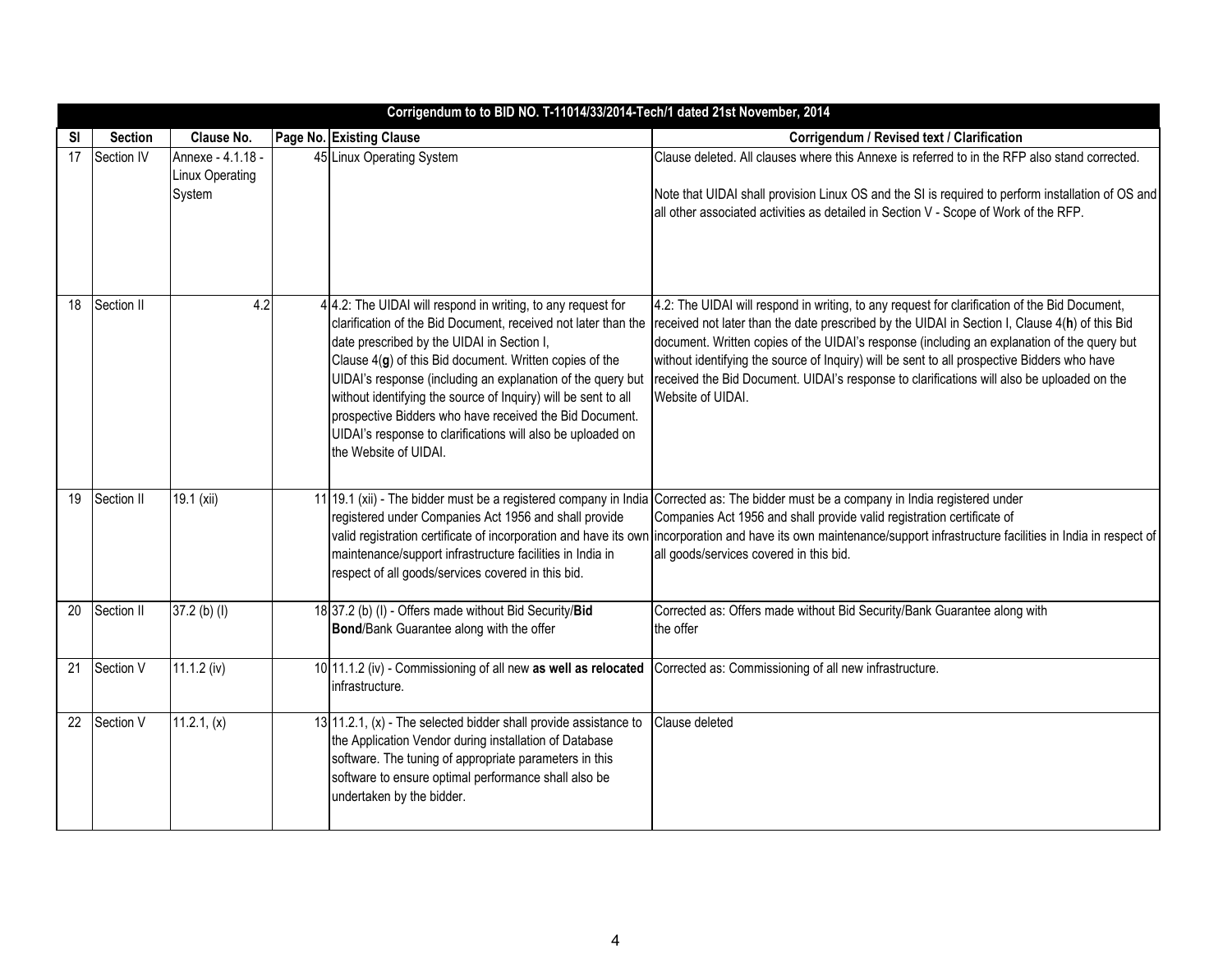|    |                |                                             |           | Corrigendum to to BID NO. T-11014/33/2014-Tech/1 dated 21st November, 2014                                                                                                                                                      |                                                                                                                                                                                                                                                                                                                                                                                                                                                                                                                                                                                                                                                                                                                                                                                                                                                                                                                                                                                                                                                                                                                                                                                                                                                                                                                                                                                                                                                                                                                                                                                                                                                                                                                                                                                                                                                                                                                                                                                          |
|----|----------------|---------------------------------------------|-----------|---------------------------------------------------------------------------------------------------------------------------------------------------------------------------------------------------------------------------------|------------------------------------------------------------------------------------------------------------------------------------------------------------------------------------------------------------------------------------------------------------------------------------------------------------------------------------------------------------------------------------------------------------------------------------------------------------------------------------------------------------------------------------------------------------------------------------------------------------------------------------------------------------------------------------------------------------------------------------------------------------------------------------------------------------------------------------------------------------------------------------------------------------------------------------------------------------------------------------------------------------------------------------------------------------------------------------------------------------------------------------------------------------------------------------------------------------------------------------------------------------------------------------------------------------------------------------------------------------------------------------------------------------------------------------------------------------------------------------------------------------------------------------------------------------------------------------------------------------------------------------------------------------------------------------------------------------------------------------------------------------------------------------------------------------------------------------------------------------------------------------------------------------------------------------------------------------------------------------------|
| SI | <b>Section</b> | Clause No.                                  |           | Page No. Existing Clause                                                                                                                                                                                                        | Corrigendum / Revised text / Clarification                                                                                                                                                                                                                                                                                                                                                                                                                                                                                                                                                                                                                                                                                                                                                                                                                                                                                                                                                                                                                                                                                                                                                                                                                                                                                                                                                                                                                                                                                                                                                                                                                                                                                                                                                                                                                                                                                                                                               |
| 23 | Section II     | 34                                          | 17        | Signing of Contract: 34.2 Within 15 days of receipt of the<br>Contract Form, the successful Bidder shall sign and date the shall sign and date the Contract and return it to the UIDAI.<br>Contract and return it to the UIDAI. | Signing of Contract: 34.2 Within 7 days of receipt of the Contract Form, the successful Bidder                                                                                                                                                                                                                                                                                                                                                                                                                                                                                                                                                                                                                                                                                                                                                                                                                                                                                                                                                                                                                                                                                                                                                                                                                                                                                                                                                                                                                                                                                                                                                                                                                                                                                                                                                                                                                                                                                           |
| 24 | Section V      | Section 7 -<br><b>Network</b><br>components | <b>NA</b> | New clause: 7.3 Networking requirement for blade servers<br>and blade chassis                                                                                                                                                   | <b>Base specification</b><br>1. Each blade server deployed in the chassis requires Dual Port 1 Gbps and 10 Gbps network<br>switches and Dual Port 8/16 Gbps Fiber channel HBA.<br>2. Each blade chassis requires a minimum of 4 x 10 Gbps uplink ports, 8 x 1 Gbps uplink ports<br>and 8 x 8/16 Gbps FC ports with the corresponding L3 interconnect switches as provided in<br>Annexure 4.1.12.<br><b>Additional Points:</b><br>3. L3 interconnect switches at chassis level should be compatible existing SAN edge switch<br>(Model No.EMC Connectrix 9148), LAN edge switch (Model No. CISCO N5K-C5548P-FA), and<br>Management and Security edge switch.<br>Converged Ethernet Solution:<br>4a.In case of converged Ethernet solution between the server and chassis minimum dual<br>redundant bandwidth of (10 Gbps + 1 Gbps + 8 Gbps = 19 Gbps) should be available from each<br>blade server to the blade chassis.<br>4b. In case of converged Ethernet combining multiple chassis, a minimum dual redundant<br>bandwidth of (40 Gbps or 5.1 Gbps per server whichever is higher) should be available from<br>each blade chassis to the access switches for LAN, SAN and Management & Security.<br>4c. The number of ports per server to the access switches (SAN, LAN and Management &<br>Security) should be at least equal to the number of ports per server connecting to the access<br>switches (SAN, LAN and Management & Security) in a non-converged solution.<br>4d. The converged solution combining multiple chassis should be compatible with the existing<br>core SAN switch (Model No.EMC Connectrix MDS 9513), core LAN switch (Model No. Cisco<br>Catalyst 6513-E Switch) and core Management & Security switch (Model No. Cisco Catalyst<br>6509-V-E)<br>Comments:<br>5.1 Gbps dual redundant bandwith per server is derived from the fact, since the non converged<br>solution has $(2x10 + 4x1 + 4x8 = 56)$ Gbps dual redundant bandwidth for 11 blade chassis. |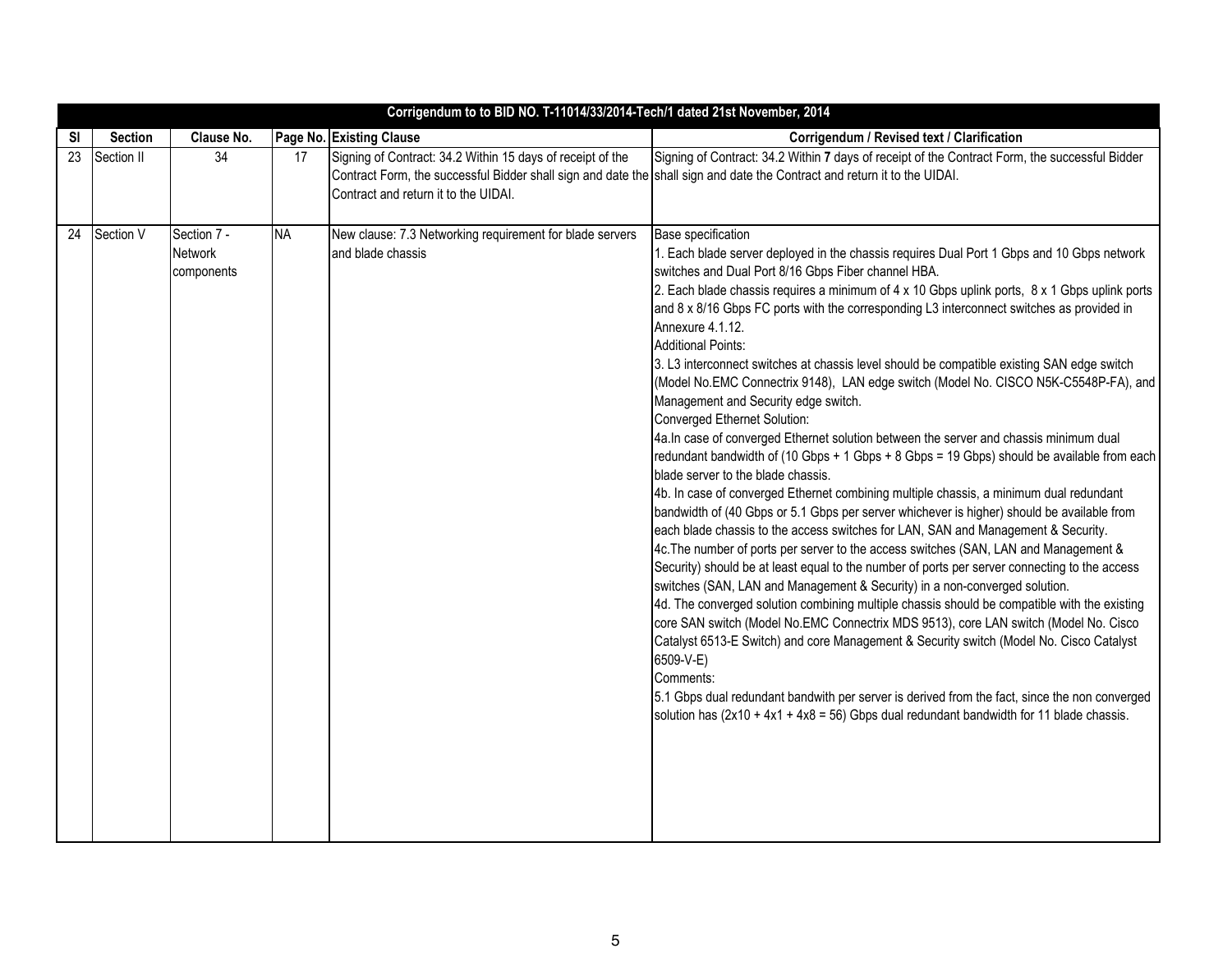|           | Corrigendum to to BID NO. T-11014/33/2014-Tech/1 dated 21st November, 2014 |                  |        |                                                                                                                                                                                                                                                                                                                                                                                                                                                                                                                                                                                                                                                                                                                                                                                                                                                                                                                        |                                                                                                                                                                                                                                                                                                                                                                                                                                                                                                                                                                                                                                                                                                                                                                                                                                                                   |  |
|-----------|----------------------------------------------------------------------------|------------------|--------|------------------------------------------------------------------------------------------------------------------------------------------------------------------------------------------------------------------------------------------------------------------------------------------------------------------------------------------------------------------------------------------------------------------------------------------------------------------------------------------------------------------------------------------------------------------------------------------------------------------------------------------------------------------------------------------------------------------------------------------------------------------------------------------------------------------------------------------------------------------------------------------------------------------------|-------------------------------------------------------------------------------------------------------------------------------------------------------------------------------------------------------------------------------------------------------------------------------------------------------------------------------------------------------------------------------------------------------------------------------------------------------------------------------------------------------------------------------------------------------------------------------------------------------------------------------------------------------------------------------------------------------------------------------------------------------------------------------------------------------------------------------------------------------------------|--|
| <b>SI</b> | <b>Section</b>                                                             | Clause No.       |        | Page No. Existing Clause                                                                                                                                                                                                                                                                                                                                                                                                                                                                                                                                                                                                                                                                                                                                                                                                                                                                                               | Corrigendum / Revised text / Clarification                                                                                                                                                                                                                                                                                                                                                                                                                                                                                                                                                                                                                                                                                                                                                                                                                        |  |
| 25        | Section V:<br>Scope of<br>work                                             | 4.11             | Page 7 | Bidder should offer latest and proven technologies that are<br>available for items including but not limited to the Processor<br>model with highest possible<br>clock-speed, I/O, Memory and Cache, Tape drive capacity<br>and bandwidth, FC interface and bandwidth, etc                                                                                                                                                                                                                                                                                                                                                                                                                                                                                                                                                                                                                                              | Bidder should offer latest and proven technologies that are available for<br>items including but not limited to the Processor model with the required clock-speed, I/O,<br>Memory and Cache, Tape drive capacity and bandwidth,<br>FC interface and bandwidth, etc.                                                                                                                                                                                                                                                                                                                                                                                                                                                                                                                                                                                               |  |
| 26        | Section I -<br>Invitation to<br><b>Bid</b>                                 | 1. S. No. (viii) |        | 3 The OEM of Server and Networking equipments quoted by<br>the Bidder, should have average annual turnover of<br>Rs.10,00,00,00,000/- (Rupees One Thousand Crores) from<br>sales of Servers and Networking equipments in the last<br>three financial years ending 31.03.2014. The average<br>turnover refers to the average turnover of the OEM company<br>and not the composite turnover of its subsidiaries/sister<br>concerns, etc. The bidder must submit copy of the Audited<br>Balance Sheets and Profit & Loss Account Statement for<br>last 3 financial years ended on 31.03.2014 along with the<br>bid. However, in the case of no-availability of audited<br>balance sheets, a Certificate from the Statutory Auditor/<br>Chartered Accountant of the OEM's Company certifying the<br>turnover of the OEM in the last three financial years would<br>be acceptable.                                          | The OEM of Server and Networking equipments quoted by the Bidder, should have average<br>annual turnover of Rs.10,00,00,00,000/- (Rupees One Thousand Crores) from sales of Servers<br>and Networking equipments in the last three financial years ending 31.03.2014. The average<br>turnover refers to the average turnover of the OEM company and not the composite turnover of<br>its subsidiaries/sister concerns, etc. The bidder must submit copy of the Audited Balance<br>Sheets and Profit & Loss Account Statement for last 3 financial years ended on 31.03.2014<br>along with the<br>bid. However, in the case of no-availability of audited balance sheets, a Certificate from the<br>Statutory Auditor/Chief Financial Officer of the OEM's Company certifying the turnover of the<br>OEM in the last three financial<br>years would be acceptable. |  |
| 27        | Section I -<br>Invitation to<br>Bid                                        | 1. S. No. (x)    |        | 3 The Bidder should have average annual turnover of<br>Rs.5,00,00,00,000/- (Rupees Five Hundred Crores) from<br>sales of Servers, Networking, Security Systems,<br>Accessories and Services in India in the last three financial<br>years ended on 31.03.2014. The average turnover refers to<br>the average turnover of the company and not the composite<br>turnover of its subsidiaries/sister concerns, etc. The bidder<br>must submit copy of the Audited Balance Sheets and Profit<br>& Loss Account Statement for last 3 financial years ended<br>on 31.03.2014 along with the bid. However, in the case of nooon 31.03.2014 along with the bid. However, in the case of<br>availability of audited balance sheets, a Certificate from the<br>Statutory Auditor/Chartered Accountant of the Bidder's<br>Company certifying the turnover of the Bidder in the last<br>three financial years would be acceptable. | The Bidder should have average annual turnover of<br>Rs.5,00,00,00,000/- (Rupees Five Hundred Crores) from<br>sales of Servers, Networking, Security Systems,<br>Accessories and Services in India in the last three financial<br>years ended on 31.03.2014. The average turnover refers to<br>the average turnover of the company and not the composite<br>turnover of its subsidiaries/sister concerns, etc. The bidder<br>must submit copy of the Audited Balance Sheets and Profit<br>& Loss Account Statement for last 3 financial years ended<br>no-availability of audited balance sheets, a Certificate from<br>the Statutory Auditor/Chief Financial Officer of the Bidder's<br>Company certifying the turnover of the Bidder in the last<br>three financial years would be acceptable.                                                                  |  |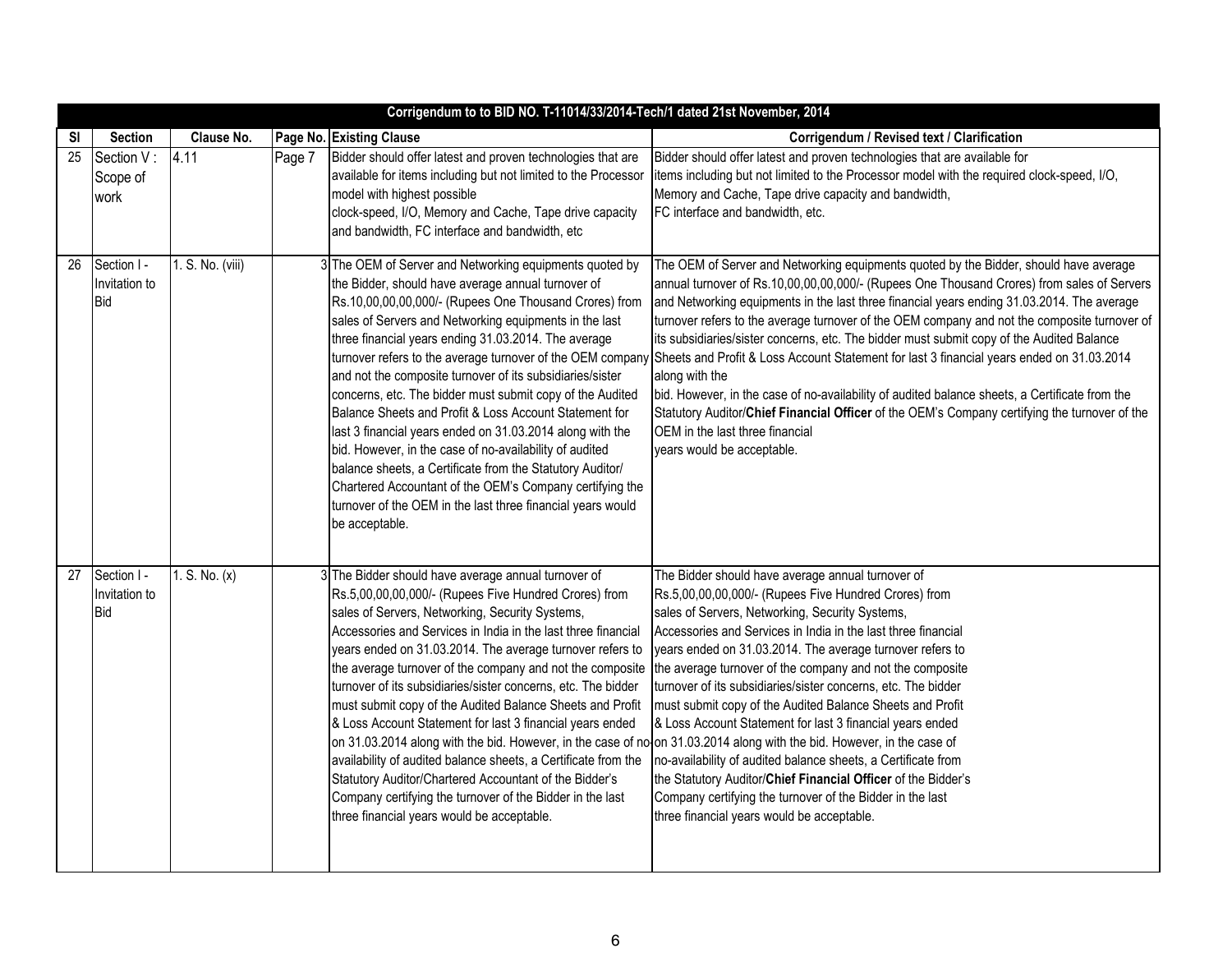|    |                                                  |                                    | Corrigendum to to BID NO. T-11014/33/2014-Tech/1 dated 21st November, 2014                                                                                                                                                                                                                                                                                                                                                                                                                                                                                                                                                                                                                                                                                                                                                                                                       |                                                                                                                                                                                                                                                                                                                                                                                                                                                                                                                                                                                                                                                                                                                                                                                                                                                                |
|----|--------------------------------------------------|------------------------------------|----------------------------------------------------------------------------------------------------------------------------------------------------------------------------------------------------------------------------------------------------------------------------------------------------------------------------------------------------------------------------------------------------------------------------------------------------------------------------------------------------------------------------------------------------------------------------------------------------------------------------------------------------------------------------------------------------------------------------------------------------------------------------------------------------------------------------------------------------------------------------------|----------------------------------------------------------------------------------------------------------------------------------------------------------------------------------------------------------------------------------------------------------------------------------------------------------------------------------------------------------------------------------------------------------------------------------------------------------------------------------------------------------------------------------------------------------------------------------------------------------------------------------------------------------------------------------------------------------------------------------------------------------------------------------------------------------------------------------------------------------------|
| SI | <b>Section</b>                                   | Clause No.                         | Page No. Existing Clause                                                                                                                                                                                                                                                                                                                                                                                                                                                                                                                                                                                                                                                                                                                                                                                                                                                         | Corrigendum / Revised text / Clarification                                                                                                                                                                                                                                                                                                                                                                                                                                                                                                                                                                                                                                                                                                                                                                                                                     |
| 28 | Section II -<br>Instructions<br>to bidders       | 19. 1. (viii)                      | 10 The OEM of Server and Networking equipments quoted by<br>the bidder, should have average annual turnover of<br>Rs.10,00,00,00,000/- (Rupees One Thousand Crores) from<br>sales of Servers and Networking equipments in the last<br>three financial years ending 31.03.2014. The average<br>turnover refers to the average turnover of the OEM company<br>and not the composite turnover of its subsidiaries/sister<br>concerns, etc. The bidder must submit copy of the Audited<br>Balance Sheets and Profit & Loss Account Statement for<br>last 3 financial years ended on 31.03.2014 along with the<br>bid. However, in the case of no-availability of audited<br>balance sheets, a Certificate from the Statutory<br>Auditor/Chartered<br>Accountant of the OEM's Company certifying the turnover of<br>the OEM in the last three financial years would be<br>acceptable. | The OEM of Server and Networking equipments quoted by the bidder, should<br>have average annual turnover of Rs.10,00,00,00,000/- (Rupees One Thousand<br>Crores) from sales of Servers and Networking equipments in the last three<br>financial years ending 31.03.2014. The average turnover refers to the average<br>turnover of the OEM company and not the composite turnover of its<br>subsidiaries/sister concerns, etc. The bidder must submit copy of the Audited<br>Balance Sheets and Profit & Loss Account Statement for last 3 financial years ended on<br>31.03.2014 along with the bid. However, in the case of no-availability of audited balance sheets,<br>a Certificate from the Statutory Auditor/Chief Financial Officer of the OEM's Company certifying<br>the turnover of the OEM in the last three financial years would be acceptable. |
| 29 | Section II -<br>Instructions<br>to bidders       | 19. 1. $(x)$                       | 11 The Bidder should have average annual turnover of Rs.<br>5,00,00,00,000/-(Rupees Five Hundred Crores) from sales<br>of Servers, Networking, Security Systems and Accessories<br>in India in the last three financial years ended on<br>31.03.2014. The average turnover refers to the average<br>turnover of the company and not the composite turnover of<br>its subsidiaries/ sister concerns etc. The Bidder must submit<br>copy of the Audited Balance Sheets and Profit & Loss<br>Account Statement for the last 3 financial years ended on<br>31.03.2014 along with the bid. However, in the case of non<br>availability of audited balance sheets, a Certificate from the<br>Statutory Auditor/Chartered Accountant of the Bidder's<br>Company certifying the turnover of the Bidder in the last<br>three financial years would be acceptable.                         | The Bidder should have average annual turnover of Rs. 5,00,00,00,000/-(Rupees Five Hundred<br>Crores) from sales of Servers, Networking, Security Systems and Accessories in India in the<br>last three financial years ended on 31.03.2014. The average turnover refers to the average<br>turnover of the company and not the composite turnover of its subsidiaries/sister concerns etc.<br>The Bidder must<br>submit copy of the Audited Balance Sheets and Profit & Loss Account Statement<br>for the last 3 financial years ended on 31.03.2014 along with the bid. However, in<br>the case of non availability of audited balance sheets, a Certificate from the<br>Statutory Auditor/Chief Financial Officer of the Bidder's Company certifying the turnover of the<br>Bidder in the last three financial years would be acceptable.                    |
| 30 | Section II -<br>Instruction to<br><b>Bidders</b> | 25.3 - Opening of<br>Bids by UIDAI | 13 The UIDAI will open the Bids, in the presence of the<br>representatives of the Bidders who choose to attend, at the<br>time, date and place, as mentioned in Clause 4 of Section I<br>of this Document                                                                                                                                                                                                                                                                                                                                                                                                                                                                                                                                                                                                                                                                        | Such represetatives of the bidder should carry an authorization letter from the authorized<br>signatory of the bidder.                                                                                                                                                                                                                                                                                                                                                                                                                                                                                                                                                                                                                                                                                                                                         |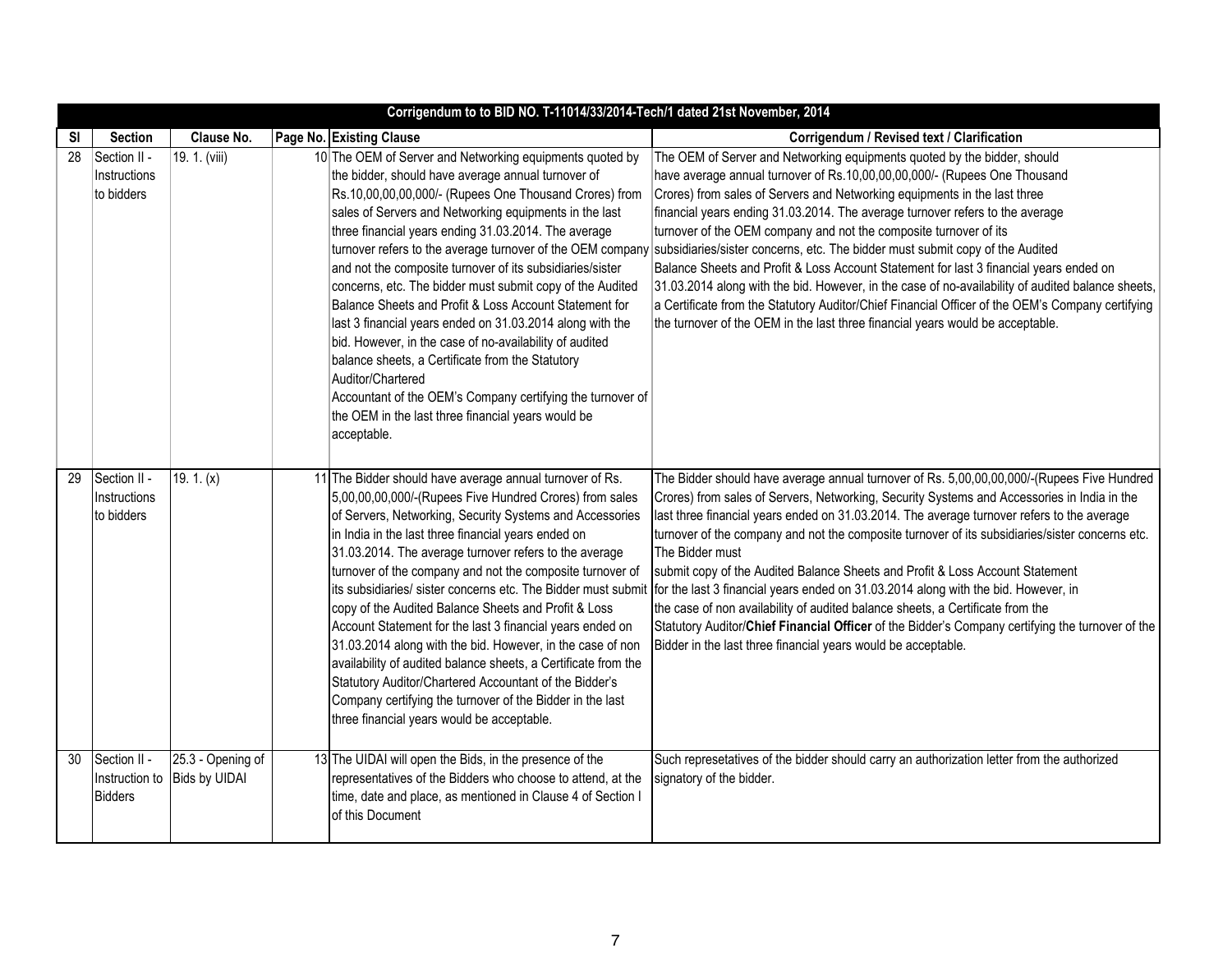|    | Corrigendum to to BID NO. T-11014/33/2014-Tech/1 dated 21st November, 2014 |                                           |    |                                                                                                                                                                                                                                                                                                                                                                                                                                                                                                                                                                                                                                                                                                                                                                                                                                                                                                                                                                                                                                                |                                                                                                                                                                                                                                                                                                                                                                                                                                                                                                                                                                                                                                                                                                                                                                                                                                                                                                                                               |  |  |
|----|----------------------------------------------------------------------------|-------------------------------------------|----|------------------------------------------------------------------------------------------------------------------------------------------------------------------------------------------------------------------------------------------------------------------------------------------------------------------------------------------------------------------------------------------------------------------------------------------------------------------------------------------------------------------------------------------------------------------------------------------------------------------------------------------------------------------------------------------------------------------------------------------------------------------------------------------------------------------------------------------------------------------------------------------------------------------------------------------------------------------------------------------------------------------------------------------------|-----------------------------------------------------------------------------------------------------------------------------------------------------------------------------------------------------------------------------------------------------------------------------------------------------------------------------------------------------------------------------------------------------------------------------------------------------------------------------------------------------------------------------------------------------------------------------------------------------------------------------------------------------------------------------------------------------------------------------------------------------------------------------------------------------------------------------------------------------------------------------------------------------------------------------------------------|--|--|
| SI | <b>Section</b>                                                             | Clause No.                                |    | Page No. Existing Clause                                                                                                                                                                                                                                                                                                                                                                                                                                                                                                                                                                                                                                                                                                                                                                                                                                                                                                                                                                                                                       | Corrigendum / Revised text / Clarification                                                                                                                                                                                                                                                                                                                                                                                                                                                                                                                                                                                                                                                                                                                                                                                                                                                                                                    |  |  |
| 31 | Section II -<br>Instruction to<br><b>Bidders</b>                           | 30.1 - Criteria for<br>Evaluation of Bids | 14 | To meet the UIDAI's requirements, as spelt out in the Bid<br>Document, the selected Bidder must have the requisite<br>experience in supply, installation, integration and<br>commissioning of Server, the technical know-how, and the<br>financial wherewithal that would be required to successfully<br>set-up the required infrastructure and provide the<br>Goods/Services sought by the UIDAI, for the entire period of<br>the contract. The evaluation process of the Bid proposed to<br>be adopted by the UIDAI is indicated in Clauses 30.2 to<br>30.8. The purpose of Clause 30 is only to provide the<br>bidders an idea of the evaluation process that the UIDAI<br>may adopt. The UIDAI reserves the right to modify the<br>evaluation process at any time during the Bid process,<br>without assigning any reason, whatsoever, and without any<br>requirement of intimating the Bidders of any such<br>change. Any time during the process of evaluation the<br>UIDAI may seek specific clarifications from any or all<br>Bidders. | To meet the UIDAI's requirements, as spelt out in the Bid Document, the selected Bidder must<br>have the requisite experience in supply, installation, integration and commissioning of Server,<br>the technical know-how, and the financial wherewithal that would be required to successfully set-<br>up the required infrastructure and provide the Goods/Services sought by the UIDAI, for the<br>entire period of the contract. The evaluation process of the Bid proposed to be adopted by the<br>UIDAI is indicated in Clauses 30.2 to 30.8. The purpose of Clause 30 is only to provide the<br>bidders an idea of the evaluation process that the UIDAI may adopt. The UIDAI reserves the<br>right to modify the evaluation process at any time during the Bid process, without assigning any<br>reason, whatsoever. Any time during the process of evaluation the UIDAI may seek specific<br>clarifications from any or all Bidders. |  |  |
| 32 | Section II -<br>Instruction to<br><b>Bidders</b>                           | 27.3 - Preliminary<br>Examination         |    | 13 A bid determined as not substantially responsive will be<br>rejected by the UIDAI and may not subsequently be made<br>responsive by the Bidder by correction of the nonconformity                                                                                                                                                                                                                                                                                                                                                                                                                                                                                                                                                                                                                                                                                                                                                                                                                                                           | A bid determined as not substantially responsive as determined by Bid Evaluation<br>Committee will be rejected by the UIDAI and may not subsequently be made responsive by the<br>Bidder by correction of the nonconformity.                                                                                                                                                                                                                                                                                                                                                                                                                                                                                                                                                                                                                                                                                                                  |  |  |
| 33 | Section I -<br>Invitation to<br><b>Bid</b>                                 | 1. (xi) - Check List                      |    | 3 The bidder must have executed at least three (3) purchase<br>orders in India each of the value of at least Rs.50 crores<br>(Rupees Fifty Crores) from supply, installation and<br>commissioning of Servers, Networking, Security Systems,<br>Accessories and Services in the last 3 financial years ended<br>on 31 .03.201 4 . For each of such order, the bidder should<br>submit the following                                                                                                                                                                                                                                                                                                                                                                                                                                                                                                                                                                                                                                             | "The bidder must have executed at least three (3) purchase orders in India each of the value of<br>at least Rs.50 crores (Rupees Fifty Crores) from supply, installation and commissioning of<br>Servers, Networking, IT Security Systems, Accessories and Services in the last 3 financial<br>years ended on 31 .03.201 4 . For each of such order, the bidder should submit the<br>following"<br>Similarly, elsewhere in the bid document "Security Systems" shall be replaced with "IT<br><b>Security Systems"</b>                                                                                                                                                                                                                                                                                                                                                                                                                         |  |  |
| 34 | Section I -<br>Invitation to<br><b>Bid</b>                                 | <b>Important Note</b>                     |    | 4 This list should be duly filled, signed and placed in the cover<br>containing the Pre-qualification Bid cover No. PQ                                                                                                                                                                                                                                                                                                                                                                                                                                                                                                                                                                                                                                                                                                                                                                                                                                                                                                                         | This list should be duly filled, signed and placed in the cover containing the Pre-qualification Bid<br>cover for PQ<br>Similarly, elsewhere in the bid document "cover No." shall be replaced with "cover for"                                                                                                                                                                                                                                                                                                                                                                                                                                                                                                                                                                                                                                                                                                                               |  |  |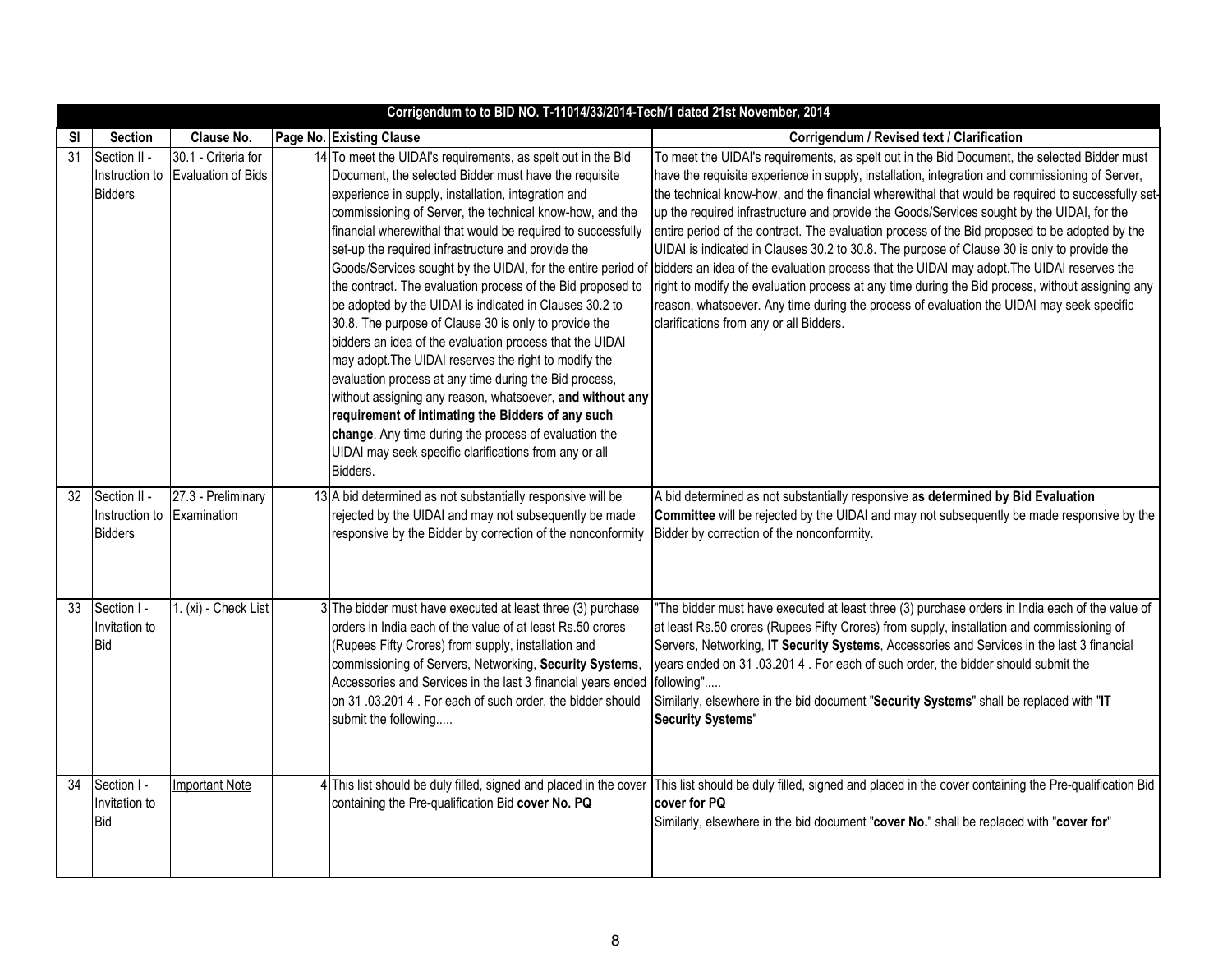|    | Corrigendum to to BID NO. T-11014/33/2014-Tech/1 dated 21st November, 2014 |                                                      |          |                                                              |                                                                                                                                                                                                                                                                                                                                                                                                                                                                                                                                                                                                                                                                                                                                                                                                                                                                                                                                                                                                                                                                                                                                                                                                                                                                                                                                                                                                                                                                                                                                                                                                                                                                                                                                                                                                                                                                                                                                                                                                      |  |  |
|----|----------------------------------------------------------------------------|------------------------------------------------------|----------|--------------------------------------------------------------|------------------------------------------------------------------------------------------------------------------------------------------------------------------------------------------------------------------------------------------------------------------------------------------------------------------------------------------------------------------------------------------------------------------------------------------------------------------------------------------------------------------------------------------------------------------------------------------------------------------------------------------------------------------------------------------------------------------------------------------------------------------------------------------------------------------------------------------------------------------------------------------------------------------------------------------------------------------------------------------------------------------------------------------------------------------------------------------------------------------------------------------------------------------------------------------------------------------------------------------------------------------------------------------------------------------------------------------------------------------------------------------------------------------------------------------------------------------------------------------------------------------------------------------------------------------------------------------------------------------------------------------------------------------------------------------------------------------------------------------------------------------------------------------------------------------------------------------------------------------------------------------------------------------------------------------------------------------------------------------------------|--|--|
| SI | <b>Section</b>                                                             | Clause No.                                           |          | Page No. Existing Clause                                     | Corrigendum / Revised text / Clarification                                                                                                                                                                                                                                                                                                                                                                                                                                                                                                                                                                                                                                                                                                                                                                                                                                                                                                                                                                                                                                                                                                                                                                                                                                                                                                                                                                                                                                                                                                                                                                                                                                                                                                                                                                                                                                                                                                                                                           |  |  |
| 35 | Section I -<br>Invitation to                                               | $4.(a) - Name of$<br>the Purchaser                   |          | 6 The President of India acting through the Director General | The President of India acting through the Director General & Mission Director                                                                                                                                                                                                                                                                                                                                                                                                                                                                                                                                                                                                                                                                                                                                                                                                                                                                                                                                                                                                                                                                                                                                                                                                                                                                                                                                                                                                                                                                                                                                                                                                                                                                                                                                                                                                                                                                                                                        |  |  |
|    | <b>Bid</b>                                                                 |                                                      |          |                                                              |                                                                                                                                                                                                                                                                                                                                                                                                                                                                                                                                                                                                                                                                                                                                                                                                                                                                                                                                                                                                                                                                                                                                                                                                                                                                                                                                                                                                                                                                                                                                                                                                                                                                                                                                                                                                                                                                                                                                                                                                      |  |  |
|    |                                                                            |                                                      |          |                                                              |                                                                                                                                                                                                                                                                                                                                                                                                                                                                                                                                                                                                                                                                                                                                                                                                                                                                                                                                                                                                                                                                                                                                                                                                                                                                                                                                                                                                                                                                                                                                                                                                                                                                                                                                                                                                                                                                                                                                                                                                      |  |  |
| 36 | Section III -<br>General<br>Conditions of<br>Contract                      | Insertion of new<br>Clause 41 - Table<br>of Contents | 2 and 16 | Insertion of new Clause "41. Pre-Integrity Pact"             | 41. Pre-Integrity Pact : An "Integrity Pact" would be signed between the Buyer and the Bidder.<br>This is a binding agreement between the Buyer and Bidders for specific contracts in which the<br>Buyer promises that it will not accept bribes during the procurement process and Bidders<br>promise that they will not offer bribes.<br>Under this Pact, the Bidders for specific services or contracts agree with the Buyer to carry out<br>the procurement in a specified manner. The Format of Pre-Integrity Clause (can be provided on<br>request).<br>The essential elements of the Pact are as follows:<br>(a). A pact (contract) between the Government of India (the authority or the "principal") and<br>those companies submitting a tender for this specific activity (the "Bidder"); (b). An undertaking<br>by the Principal that its officials will not demand or accept any bribes, gifts etc., with appropriate<br>disciplinary or criminal sanctions in case of violation; (c). A statement by each Bidder that it has<br>not paid, and will not pay, any bribes; (d). An undertaking by each Bidder to disclose all<br>payments made in connection with the Contract in question to anybody (including agents and<br>other middlemen as well as family members, etc., of officials); the disclosure would be made<br>either at the time of submission of Bids or upon demand of the Principal, especially when a<br>suspicion of a violation by that Bidder emerges; (e). The explicit acceptance by each Bidder that<br>the no-bribery commitment and the disclosure obligation as well as the attendant sanctions<br>remain in force for the winning Bidder until the contract has been fully executed.<br>(f). Undertaking on behalf of a Bidding company will be made "in the name and on behalf of the<br>company's Chief Executive Officer".<br>(g). The following set of sanctions shall be enforced for any violation by a Bidder of its<br>commitments or undertakings: |  |  |
|    |                                                                            |                                                      |          |                                                              | i. Denial or loss of contracts;<br>ii. Forfeiture of the Bid security and performance bond; iii. Liability for damages to the principal                                                                                                                                                                                                                                                                                                                                                                                                                                                                                                                                                                                                                                                                                                                                                                                                                                                                                                                                                                                                                                                                                                                                                                                                                                                                                                                                                                                                                                                                                                                                                                                                                                                                                                                                                                                                                                                              |  |  |
|    |                                                                            |                                                      |          |                                                              | and the competing Bidders; and iv. Debarment of the violator by the Principal for an appropriate<br>period of time.<br>(h). Bidders are also advised to have a company code of conduct (clearly rejecting the use of                                                                                                                                                                                                                                                                                                                                                                                                                                                                                                                                                                                                                                                                                                                                                                                                                                                                                                                                                                                                                                                                                                                                                                                                                                                                                                                                                                                                                                                                                                                                                                                                                                                                                                                                                                                 |  |  |
|    |                                                                            |                                                      |          |                                                              | bribes and other unethical behaviour and compliance program for the implementation of the<br>code of conduct throughout the company.                                                                                                                                                                                                                                                                                                                                                                                                                                                                                                                                                                                                                                                                                                                                                                                                                                                                                                                                                                                                                                                                                                                                                                                                                                                                                                                                                                                                                                                                                                                                                                                                                                                                                                                                                                                                                                                                 |  |  |
|    |                                                                            |                                                      |          |                                                              |                                                                                                                                                                                                                                                                                                                                                                                                                                                                                                                                                                                                                                                                                                                                                                                                                                                                                                                                                                                                                                                                                                                                                                                                                                                                                                                                                                                                                                                                                                                                                                                                                                                                                                                                                                                                                                                                                                                                                                                                      |  |  |